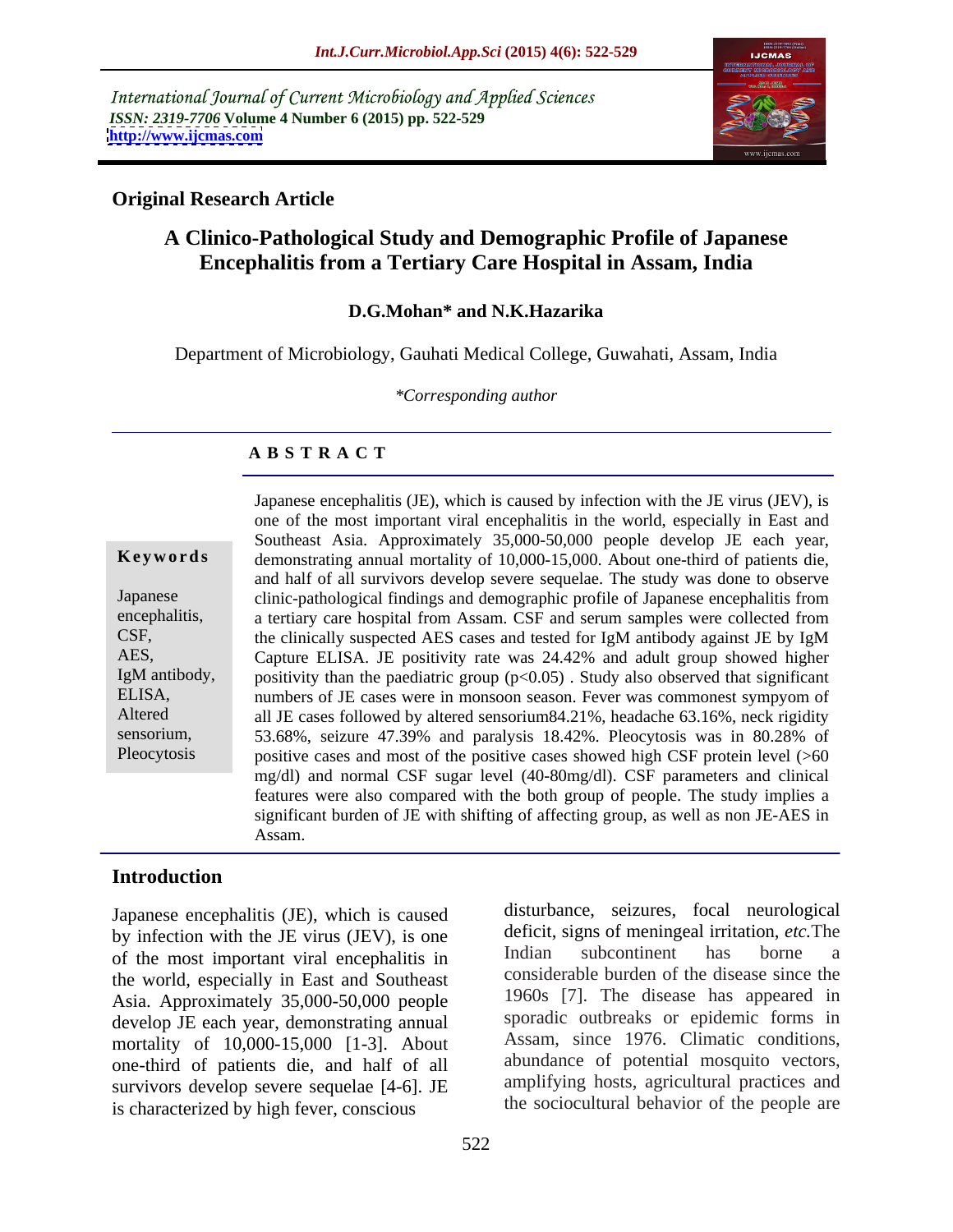antibodies [8]. The detection of JE virus specific IgM by IgM captive-enzyme linkedvirus-specific IgM in cerebrospinal fluid is the preferred sample for diagnosis of JE because if anti JE IgM is detected in the CSF this confirms infection of the central All collected data were statistically analyzed nervous system with JEV [10]. The study later. Chi square test was used for the was carried out to observe the clinico pathological findings and demographic profile of JE cases in this region. be statistically significant when the *P* value

### **Materials and Method**

Seven hundred seventy eight clinically suspected AES cases admitted in GMCH Among the 778 cases 594 cases were from and different hospitals in Assam during the Gauhati Medical College and 184 cases period January to December 2013 were from outside (private hospitals/different included in the study. The medical history and clinical findings of each patient were positive in a total of 190 cases . Among recorded as per guidelines of National them 114 cases were from GMCH and 76 Vector Born Disease Control Programe cases from outside. Out of 757 CSF samples (NVBDCP), Ministry of Health and Family 177 cases and out of 21 serum samples 13 Welfare, India[11]. AES consists of patients who present with fever, altered sensorium (including symptoms such as confusion, disorientation, coma or inability to talk),

conducive to spread JE in the state. During were collected from patients in whome the rainy seasons, ie June to August, the lumber puncture was contraindicated or was incidence of the disease reaches its peak. JE not possible. Samples were collected in virus cannot usually be isolated from clinical sterile vials and immediately transported to specimens because of low levels of viremia the laboratory of the Department of and rapid development of neutralizing Microbiology, GMCH, Guwahati. All the immunosorbent assay (IgM-Captive ELISA) If optical density (OD) value of sample has been accepted as the standard for tested exceeded the OD of negative control serological diagnosis [9]. The presence of JE by a factor of 5, the sample was considered (CSF) is considered to be a sign of JE virus biochemical analysis data were collected infection of the central nervous system. CSF from the Pathology and Biochemistry samples were tested by the NIV JE IgM Capture ELISA Kit supplied by NVBDCP. as positive. CSF cytological and Department of GMCH.

> analytic assessment using SPSS 11.5 version. The differences were considered to obtained was less than 0.05

### **Results and Discussion**

districts). JE specific IgM antibody was cases turned out to be positive for JE IgM .

### **Age and sex distribution**

and/or new onset of seizures[12]. The study included 492 male , 286 female A total of 778 cases comprising of both CSF were positive in 117 male patients, 73 and serum samples were collected after female patients . Statistically it was found to taking written concent from the guardians be insignificant  $(P > .05)$ . Age distribution of and family members in case of minor. CSF cases was in  $\langle 15 \rangle$  years(paediatric) and  $\geq 15$ samples were collected for 757 cases and years(adult) groups. Association of JE with only serum samples were collected from 21 these two groups was tested and found to be cases from other hospitals. Serum samples statistically significant (*P* < 0.05). The patients and among them JE IgM antibody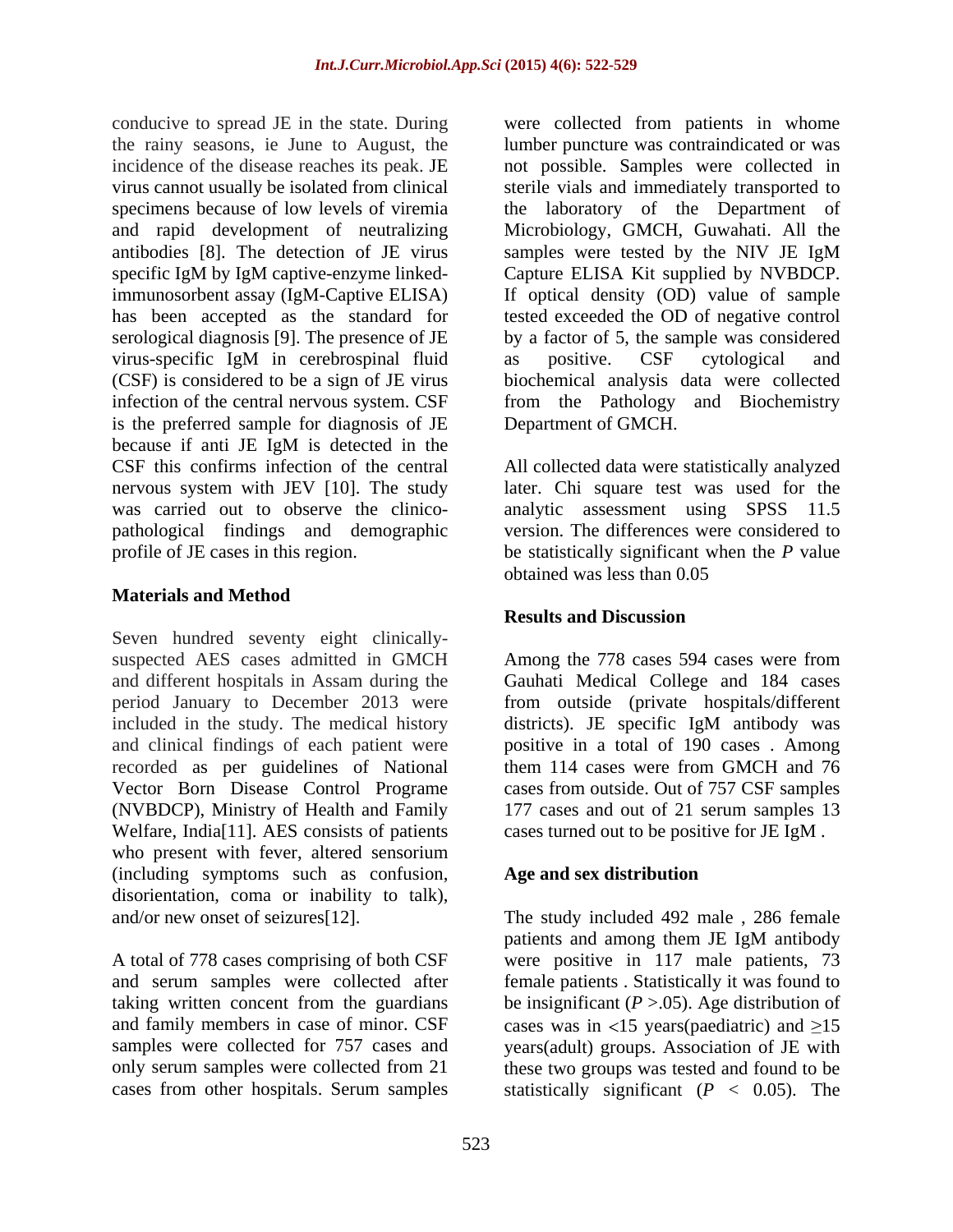The geographic distribution of JE cases is depicted in Figure 1. Cases reported from Assam( mostly from lower Assam districts) and also neighbouring two states Arunachal and Meghalaya. Association of JE with significant  $(P = 0.000)$  with high incidence in

All the JF positive patients in our study had high grade fever (100%). Change in mental status was observed in 84.21% of positive patients followed by headache, neck rigidity, seizure and paralysis or hemiparesis.[Table 3] **laboratory findings in relation to age**

patients tested positive in 0-4 days and 34 square test [Supplementary table1].

Cerebrospinal fluid sugar and protein level were significantly higher in paediatric group was available for 71 cases out of 114 JEIgM positive cases from GMCH. The values Normal sugar level (40-80mg/dl) was found difference between adult group and in 62 positive patients. CSF protein level patients and 57 no of patients showed higher level of CSF protein (>60mg/dl) . CSF cell

prevelance of JE was higher in adult group count data revealed 80.28% positive patients  $(\geq)15$  years) than the paediatric age showed pleocytosis ( $>5$  cells/c.mm) and group(<15 years). [Table1] surprisingly 54.39% of patients showed **Geographic and seasonal variation** polymorphocytes) .[Table 4] CSF LDH level mixed pleocytosis (lymphocytes+ was available in 23 positive cases and all cases showed higher level(>200 U/L) .

### **Co-morbid conditions associated with JE positive cases**

seasonal variation was found to be highly The study also revealed that 15 JE positive July followed by August and June. [Table 2] blood sugar >120 mg/dl). Renal dysfunction **Clinical profile of JE positive cases** urea >42mg/dl and serum creatinine >1.25 cases had evidence of associated Diabetes ( was associated with 8 positive cases (blood mg/dl). Liver dysfunction was associated with 2 cases and Pancreatitis was associated with 1 positive case. One positive case was associated with falciparum malaria.

# **Association of clinical features and**

**IgM positivity and duration of illness** Clinical features (change in mental status, We also analysed the IgM positivity rate paralysis) in 190 positive cases and with the duration of illness. Among them 95 laboratory findings (CSF cell count, CSF patients tested positive for JE IgM antibody sugar and protein levels) in 71 positive cases in 5-10 days from the onset of illness, 61 were tested with two age groups using Chi patients positive in >10 days. Lymphocytic predominance and elevated **Cytological and biochemical analysis** higher in the adult group. The study also Clinical features (change in mental status, seizure, headache, neck rigidity and sugar and protein levels) in 71 positive cases square test [Supplementary table1]. protein levels(>60mg/dl) were significantly revealed that seizure and mixed cellularity

were calculated in the Vitros 5600 children it has been more prevalent in adults international system. Reference values were in Assam [13,14]. Our study also supported taken according to the machine manual. this hypothesis with statistically significant was in normal range (12-60mg/dl) in 14 vaccination in children has been covered in Though JE is considered as a disease of difference between adult group paediatric group . In lower Assam JE some of the districts only.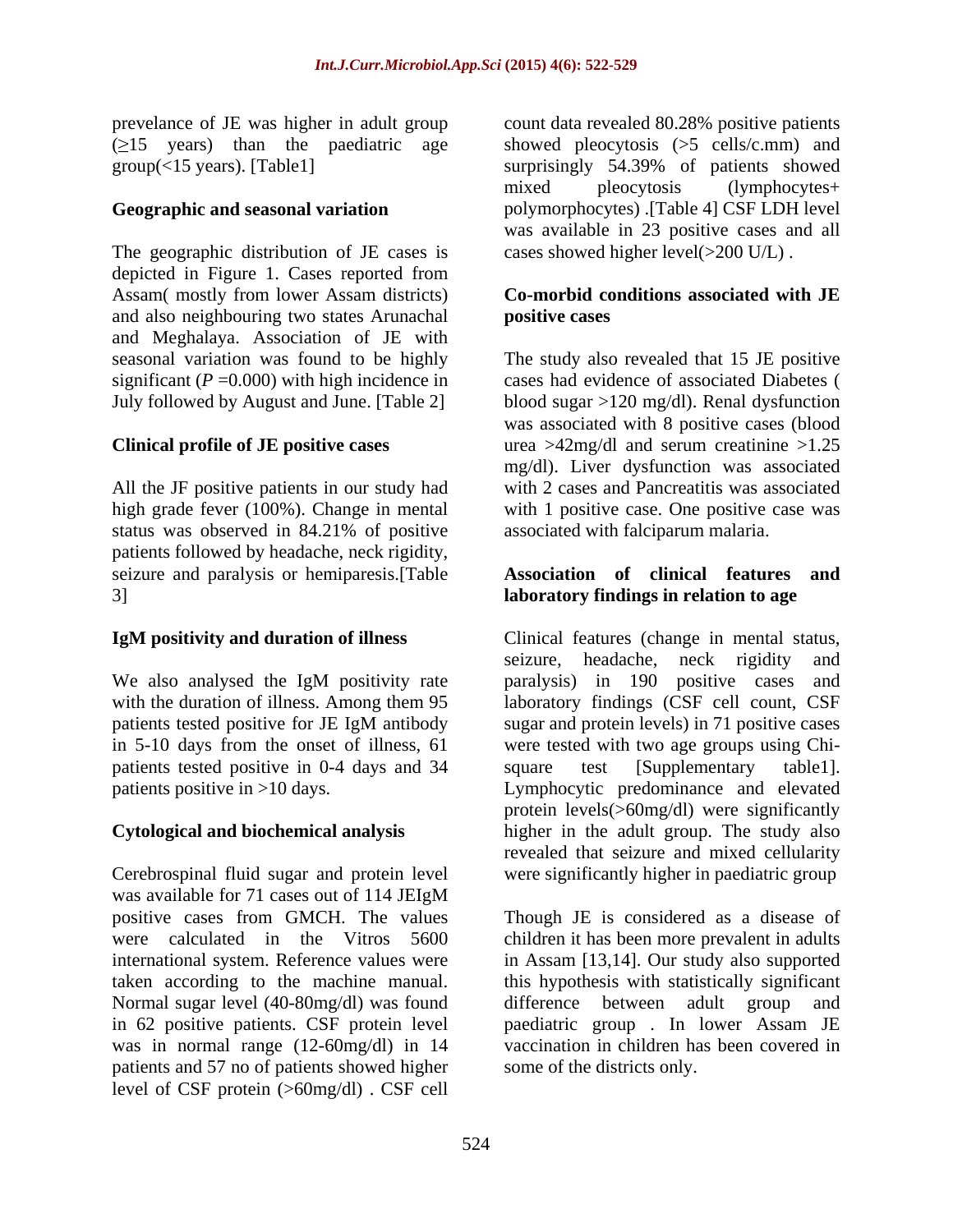### *Int.J.Curr.Microbiol.App.Sci* **(2015) 4(6): 522-529**

| Gender          | JE positive  | <b>JE</b> negative | Total           | Chi-square P value |
|-----------------|--------------|--------------------|-----------------|--------------------|
| Male            | 117          | 277                | 40 <sup>o</sup> | $X^2=0.298$        |
| Femal           | $\mathbf{z}$ | 212                | 286             | $P=0.585$          |
| Age in years    |              |                    |                 |                    |
| $<$ 15 years    | 57           | $ \sim$ $-$        | 288             | $X^2 = 4.92$       |
| $\geq$ 15 years | 133          | 357                | $400 -$<br>サンソー | $P=0.026$          |

# **Table.1** Distribution of respondents according to age and sex

### **Table.2** Seasonal distribution of JE

| Month             | JE positive    | JE negative    | Total     | Chi-square P value |
|-------------------|----------------|----------------|-----------|--------------------|
| January           |                |                | 15        |                    |
| February          |                | $\overline{a}$ | 17        |                    |
| March             |                | $\sim$         | 32        |                    |
| April             |                | $\sim$         | 24        |                    |
| May               |                |                | 42        |                    |
| June              | $\sim$         | $ -$           | 80        | $X^2 = 178.8$      |
| July<br><u>__</u> | 134            | 128            | 262       | $P = 0.000$        |
| <b>August</b>     | $\Omega$<br>∠U |                | 117       |                    |
| September         |                |                | 54        |                    |
| October           |                |                | 41        |                    |
| November          |                | $\sim$         | 52<br>ے ب |                    |
| December          |                |                | 42        |                    |

**Table.3** Clinical features in JE positive cases (n=190)

| <b>Clinical features</b> | Number | Percentage (%) |
|--------------------------|--------|----------------|
| Fever                    | 190    | 100            |
| Headache                 | 120    | 63.16          |
| Change in mental status  | 160    | 84.21          |
| Seizure                  | 90     | 47.39          |
| Neck rigidity            | 102    | 53.68          |
| Paralysis or hemeparesis | 35     | 18.42          |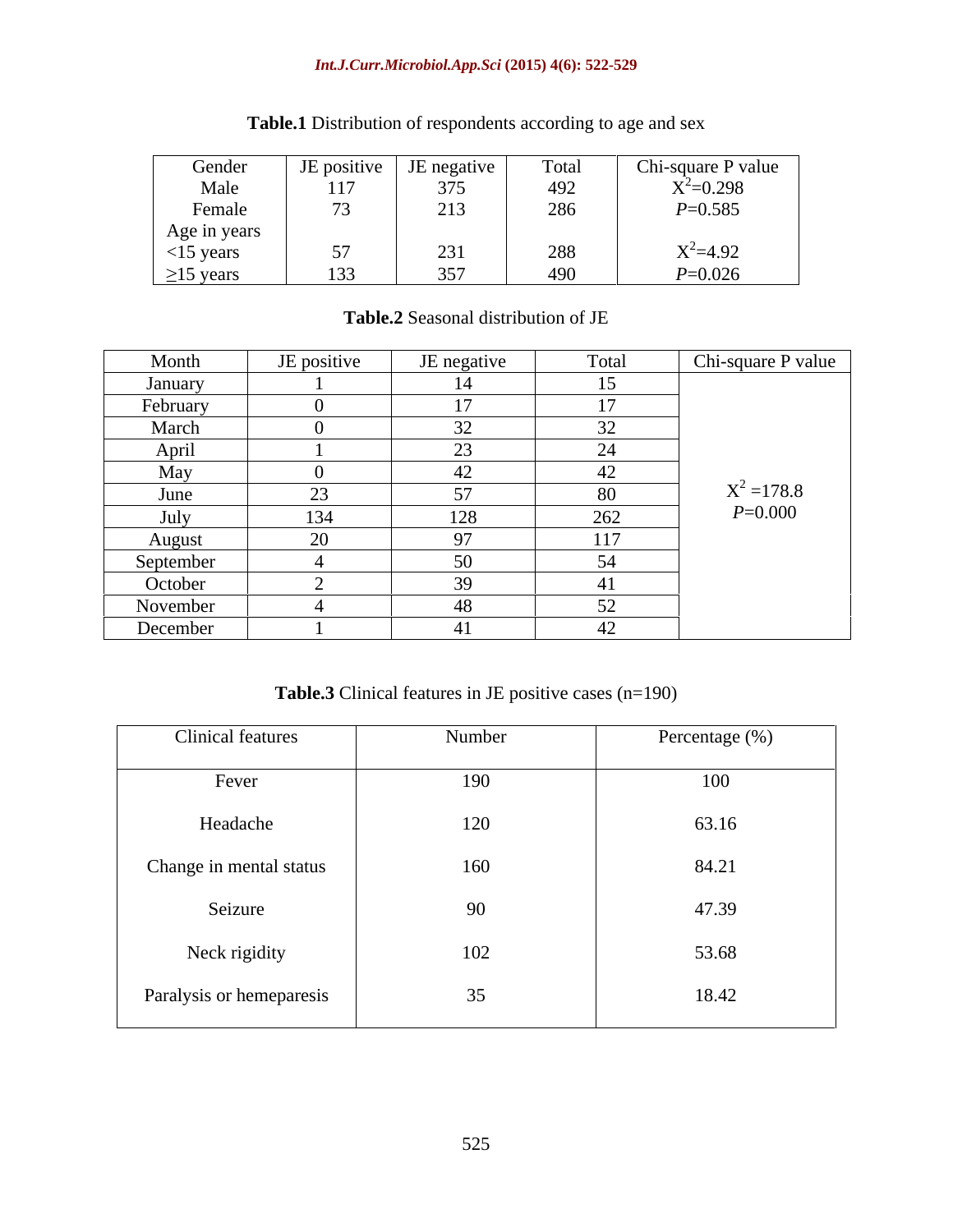### *Int.J.Curr.Microbiol.App.Sci* **(2015) 4(6): 522-529**

| CSF findings $(n=71)$      | Number | Percentage (%) |
|----------------------------|--------|----------------|
| Cell count                 |        |                |
| 0-5 cells/cumm.            | 14     | 19.72          |
| $>5$ cells/cumm.           | 57     | 80.28          |
| Pleocytosis(>5 cells/cumm) |        |                |
| Lymphocytic                | 26     | 45.61          |
| Mixed(lympho+polymorph)    | 31     | 54.39          |
| Sugar level                |        |                |
| $<$ 40 mg/dl               |        | 1.41           |
| 40-80 mg/dl                | 62     | 87.32          |
| $>80$ mg/dl                |        | 11.27          |
| Protein level              |        |                |
| $12-60$ mg/dl              | 14     | 19.72          |
| $>60$ mg/dl                |        | 80.29          |

# **Table.4** Laboratory parameters in JE positive cases

**Supplementary table.1** Association of clinical features and laboratory findings in relation to age

| Parameters              | Age<15 years | Age $\geq$ 15 years | Chi-square P value |
|-------------------------|--------------|---------------------|--------------------|
| CSF cell count          |              |                     |                    |
| Pleocytosis             | 24           | 33                  | $X^2 = 0.862$      |
| 0-5 cells/cu.mm         |              | 10 <sup>1</sup>     | $P=0.353$          |
| Pleocytosis             |              |                     |                    |
| Lymphocytic             |              | 20                  | $X^2 = 4.320$      |
| Mixed                   | 17           | 13                  | $P = 0.038$        |
| CSF sugar level         |              |                     |                    |
| $\leq 80$ mg/dl         | 27           | 36                  | $X^2 = 2.739$      |
| $>80$ mg/dl             |              | $\sqrt{ }$          | $p = 0.098$        |
| CSF Protein level       |              |                     |                    |
| $>60$ mg/dl             | 18           | 39                  | $X^2 = 7.473$      |
| $\leq 60$ mg/dl         | 10           |                     | $p = 0.006$        |
| Change in mental status |              |                     |                    |
| Yes                     | 51           | 109                 | $X^2 = 1.696$      |
| <b>No</b>               |              | 24                  | $p = 0.193$        |
| Headache                |              |                     |                    |
| Yes                     | 30           | 90                  | $X^2 = 3.878$      |
| No                      | 27           | 43                  | $p = 0.049$        |
| Seizure                 |              |                     |                    |
| Yes                     | 39           | 51                  | $X^2 = 14.476$     |
| No                      | 18           | 82                  | $p = 0.000$        |
| Neck rigidity           |              |                     |                    |
| Yes                     | 33           | 69                  | $X^2 = 0.581$      |
| <b>No</b>               | 24           | 64                  | $p=0.446$          |
| Paralysis               |              |                     |                    |
| Yes                     | 12           | 23                  | $X^2 = 0.375$      |
| <b>No</b>               | 45           | 110                 | $p = 0.540$        |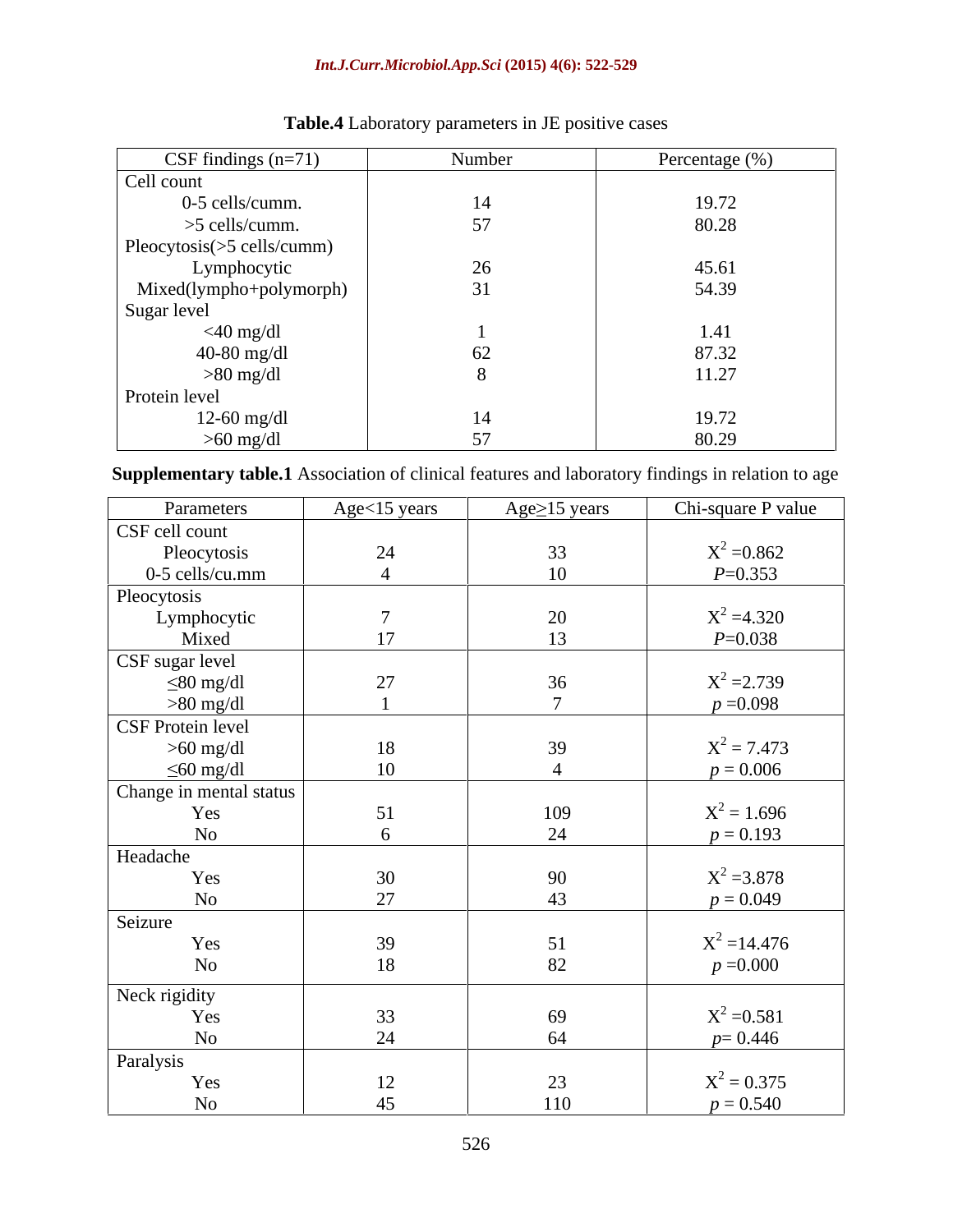

**Figure.1** Distribution of districts

population, as mentioned by some of the reported elevated CSF cell count in 77% authors , it may be due to higher exposure to study revealed significant number of JE contrary, Avabratha et al reportd 45.06% similar to the findings by Patgiri *et al*, study, lymphocytic predominane was in Borthakur *et al* and Phukan *et al* [13,14,15]. 45.61% and mixed cells(lymphocyte

The present study showed high grade fever cases. is the commonest symptom of all JE positive study of Kakoti *et al*[17]. Headache was observed in 53.68% and in Kakoti *et al* and Kakoti *et al* observed a higher

Elevated cell count (>5 cell/mm3) in CSF was found in 80.28% and elevated CSF

So, higher prevalence of JE in adult is not protein level was recorded in 80.29% of only due to shifting of disease to adult positive cases in our study . Kakoti *et al* mosquito bite in paddy fields. The present elevated protein level in 52.5%[17]. In cases in the monsoon season which is and 74.67%, respectively [18]. In the present reported elevated CSF cell count in 77% with lymphocytic predominance and contrary, Avabratha *et al* reportd 45.06% study, lymphocytic predominane was in 45.61% and mixed cells(lymphocyte +polymorph) was in 54.39% of positive cases.

cases. Similar observation were made by The outcome of the patients could not be Patgiri *et al*, Phukan *et al* and Kumar *et* followed to assess the association of *al*[13,15,16]. Altered sensorium in 84.21% was the second most common symptom study by Borah et al reported significantly observed in the present study similar to the higher percentage of paediatric group observed in 63.16% and neck rigidity was and seizure [19]. But the present study observed 41.79%, 55.22% accordingly[17]. paediatric age with seizure only. Higher Seizure was observed in 47.39% in our percentage of adult group had high protein study which is comparable to observation level(>60mg/dl) in CSF and associated with made by Patgiri *et al*[13]. But Kumar *et al* headacge which were also reported by percentage (84.7% and 82.08%) than the lymphocytic predominance was significantly present study[16,17]. The associated with adult group. mortality with the co-morbid conditions. A study by Borah *et al* reported significantly associated with altered sensorium, headache showed a significant association Patgiri *et al*[13]. Present study also observed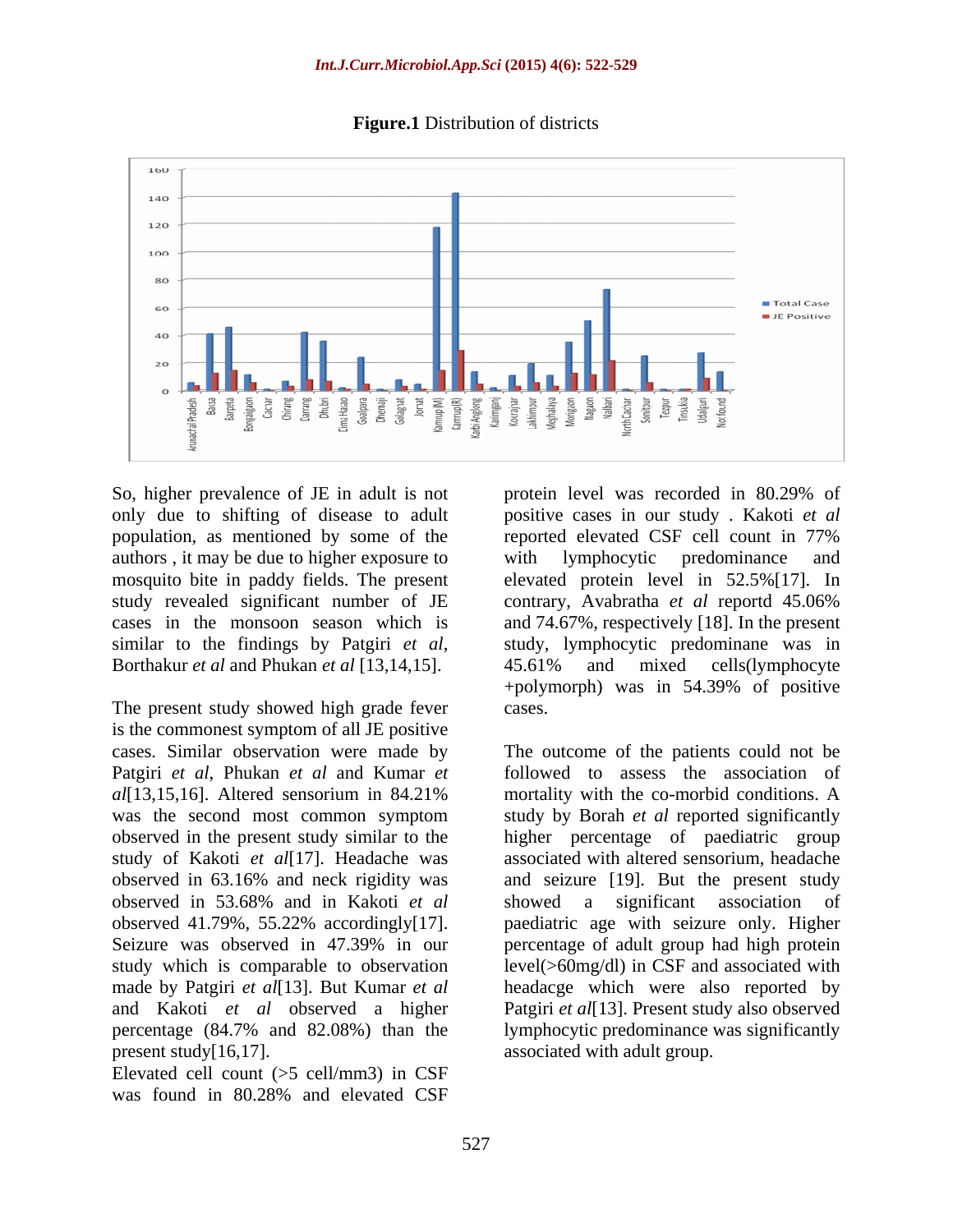In conclusion, JE is a significant burden of 6. Solomon T, Dung NM, Kneen R, lower Assam, more prevalent in adults, though JE vaccination in adults started in Assam from 2011. Laboratory parameters with clinical findings played a role to 7. Gourie-Devi M, Ravi V Shankar SK. diagnose JE. And as there was significant number of non JE-AES cases in this region, the other causative agents of AES also need tropical neurology. Amsterdam:

The authors are grateful to National Vector (NVBDCP), National Institute of Virology (NIV), Pune, India for supply of ELISA kits. The authors sincerely thank Mrs Anjana moyee Saikia for statistical analysis and Nimi Baruah Das for her support. Authors also offer sincere thanks to the department immunoglobulin M capture enzymeof Pathology and Biochemistry, Gauhati

- 
- 2. Erlanger TE, Weiss S, Keiser J, Utzinger J, Wiedenmayer K. 1985.151(6): 1093-9
- 3. Gao X, Nasci R, Liang G. The mainland China. *PLoS Negl Trop Dis*
- 4. Basumatary LJ, Raja D, Bhuyan D, encephalitis. *J Neurol Sci* 2013;325:15-
- 2009;3:e437.
- Gainsborough M, Vaughn DW,Khanh VT. Japanese encephalitis. *J Neurol Neurosurg Psychiatry* 2000;68:405-15.
- to be evaluated. Elsevier Science BV; 1995: 217-35. 7. Gourie-Devi M, Ravi V Shankar SK. Japanese encephalitis, an overview. In: Rose FC, ed. Recent advances in tropical neurology. Amsterdam:
- **Acknowledgement** Immunological studies of Japanese Borne Disease Control Program man. *J Immonol*. 1959;83:582–3. 8. Buescher EL, Seherer WF. Encephalitis virus in man. I. Antibody responses following overt infection of man. *J Immonol*. 1959:83:582-3. [PubMed]
- Medical College. diagnosis of Japanese Encephalitis **References** 1999;37:3738-41. [PMC free article] 9. Cuzzubo AJ, Endy TP, Vaughn DW, Solemon T, Nisalak A, Kalayanarooj S, et al. Evaluation of a new commercially available immunoglobulin M capture enzymelinked immunosarbent assay for infections. *J Clin Microbiol*.<br>1999;37:3738–41. [PMC free article] [PubMed
- 1. Solomon T. Control of Japanese 10. Burke DS, Nisalak A, et al. Kinetics of encephalitis – within our grasp? *N Engl* IgM and IgG responses to Japanese *J Med* 2006;355:869-71. encephalalitis virus in human serum IgM and IgG responses to Japanese encephalalitis virus in human serum and cerebrospinal fluid. *J Infect Dis* 1985.151(6): 1093-9
	- Past,present, and future of Japanese 11. Guidelines for Surveillance of Acute encephalitis. *Emerg Infect Dis* Encephalitis Syndrome (with Special 2009;15:1-7. Reference to Japanese Encephalitis). neglected arboviral infections in 2010;4:e624. Ministry of Health and Family Welfare, Das M, Goswami M, KayalAK.Clinical and radiological spectrum of Japanese Directorate of National Vector Borne Diseases Control Programme Directorate General of Health Services, November 2006. Available from: <http://www.nvbdcp.gov.in/Doc/AES%> <20guidelines>. pdf (Last accessed on 15.05.2014
- 21. 12. WHO Recommended Standards for 5. Ghosh D, Basu A. Japanese surveillance of Selected Vaccine encephalitis-a pathological and clinical perspective. *PLoS Negl Trop Dis* Preventable Diseases.  $WHO/V$ and $B/03.01$ .